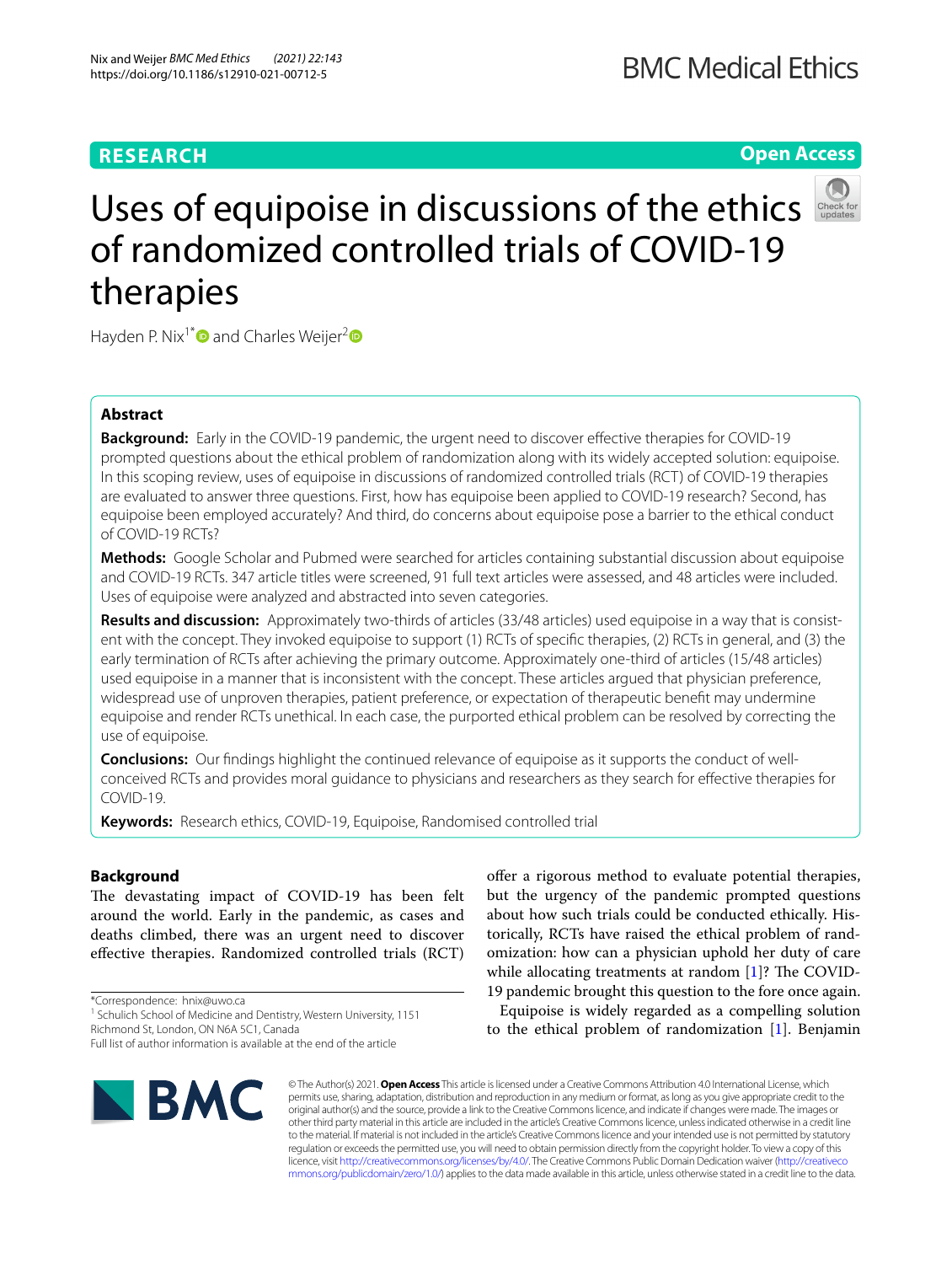Freedman developed the concept of equipoise in 1987 [\[2](#page-6-1)]. According to Freedman, equipoise is a state of honest, professional disagreement in the community of expert practitioners as to the preferred treatment for a condition [[2\]](#page-6-1). Central to equipoise is the idea that competent care is defned by the expert community, and not the opinion of an individual practitioner. Equipoise holds that an RCT may be initiated ethically if there is a lack of evidence or conficting evidence regarding the treatment(s) or intervention(s) in question. As a result, equipoise supports the evaluation of routinely used treatment when evidence of its efficacy is lacking. During the course of an RCT, equipoise is disrupted if the evidence in favour of one treatment becomes so strong that "no open-minded clinician informed of the results" would favour the inferior treatment arm [[2\]](#page-6-1). If this occurs, the RCT ought to be terminated.

Since its inception, equipoise has remained a key concept in research ethics and its scope of application has expanded. Equipoise now encompasses innovative RCT designs, such as cluster randomised trials and adaptive platform trials [[3\]](#page-6-2). Further, it encompasses trials of interventions that are outside of the doctor-physician relationship. For example, MacKay argues that, in trials of public policy interventions, the community of public policy experts must be in a state of honest, professional disagreement about the merits of the trial interventions [[4\]](#page-6-3). With these expansions in scope, the core of the concept of equipoise remains intact. Early in the pandemic, the urgent need for COVID-19 therapies posed a new challenge for equipoise.

In this article, we explore the uses of the concept of equipoise in ethical discussions of RCTs of COVID-19 therapies. We ask three questions. First, how has equipoise been applied to COVID-19 research? Second, has equipoise been employed accurately? And third, do concerns about equipoise pose a barrier to the ethical conduct of RCTs?

# **Methods**

The search terms "equipoise" and "COVID-19," "SARS-CoV-2," or "coronavirus," were input into Google Scholar and Pubmed to identify articles containing a substantial discussion about the application of equipoise to COVID-19 therapeutic trials. These databases were chosen to include both peer-reviewed and grey literature. The search was limited to January 2020–June 2020 to focus on the period in the pandemic in which there were no evidence-based treatments for COVID-19. As such, all articles were written prior to the publication of the RCTs that established remdesivir and dexamethasone as efective treatments for COVID-19.

Article titles were screened to identify articles about COVID-19 research. Next, full texts were searched for the term equipoise. Articles were included if they contained a substantial discussion about the application of equipoise to COVID-19 therapeutic trials. Articles were excluded if equipoise was (1) used ambiguously; (2) applied to research for diseases other than COVID-19; (3) used with an alternative denotation (e.g., the term "physiological equipoise" refers to a state of homeostasis in the body); (4) applied to clinical care for diseases other than COVID-19; (5) solely in the reference list; or (6) applied to pre-clinical research. Included full text articles were searched for the term equipoise, the surrounding text was reviewed, and the authors' use of the concept of equipoise was categorized. Ambiguous quotes were discussed, and consensus categorizations were reached in all cases.

# **Results**

The search yielded 678 records. Duplicate records were excluded, yielding a total of 347 articles. Title screening excluded 256 articles that were not about COVID-19 research. Ninety-one full text articles were assessed. Of the excluded articles, 21 used equipoise ambiguously; 13 applied it research for diseases other than COVID-19; 3 used the term equipoise with an alternative denotation; 2 applied it to clinical care for diseases other than COVID-19; 2 used it only in the reference list; and 1 applied it to pre-clinical research. Forty-seven articles were included and analyzed (Fig. [1](#page-2-0)). One article used equipoise twice and was therefore counted and categorized twice.

Table [1](#page-3-0) summarizes the uses of equipoise in discussions of the ethics of RCTs of COVID-19 therapy (for Table 1 references, see Additional fle [1](#page-6-4)). Categories are listed from most to least frequent.

In the frst category, equipoise is invoked to justify the conduct of an RCT of a particular COVID-19 therapy or class of therapy (19 articles). Articles assessed the evidence for novel therapies, such as mechanism of action, animal studies, and human studies, to evaluate whether it supports the conduct of an RCT. For instance, Betts and colleagues reviewed evidence supporting ruxolitinib, an interleukin-6 blocker, concluding that, "the rationale to test its use in treating patients with severe or very severe COVID-19 illness merits at least equipoise or serious reconsideration," and that "disciplined clinical research" is justifed [[5\]](#page-6-5).

In the second category, equipoise is invoked to justify the conduct of RCTs in general (13 articles), citing the lack of evidence-based treatment for COVID-19. For example: "We…recognise and appreciate the scientifc value of expert observations. Indeed, they are crucial to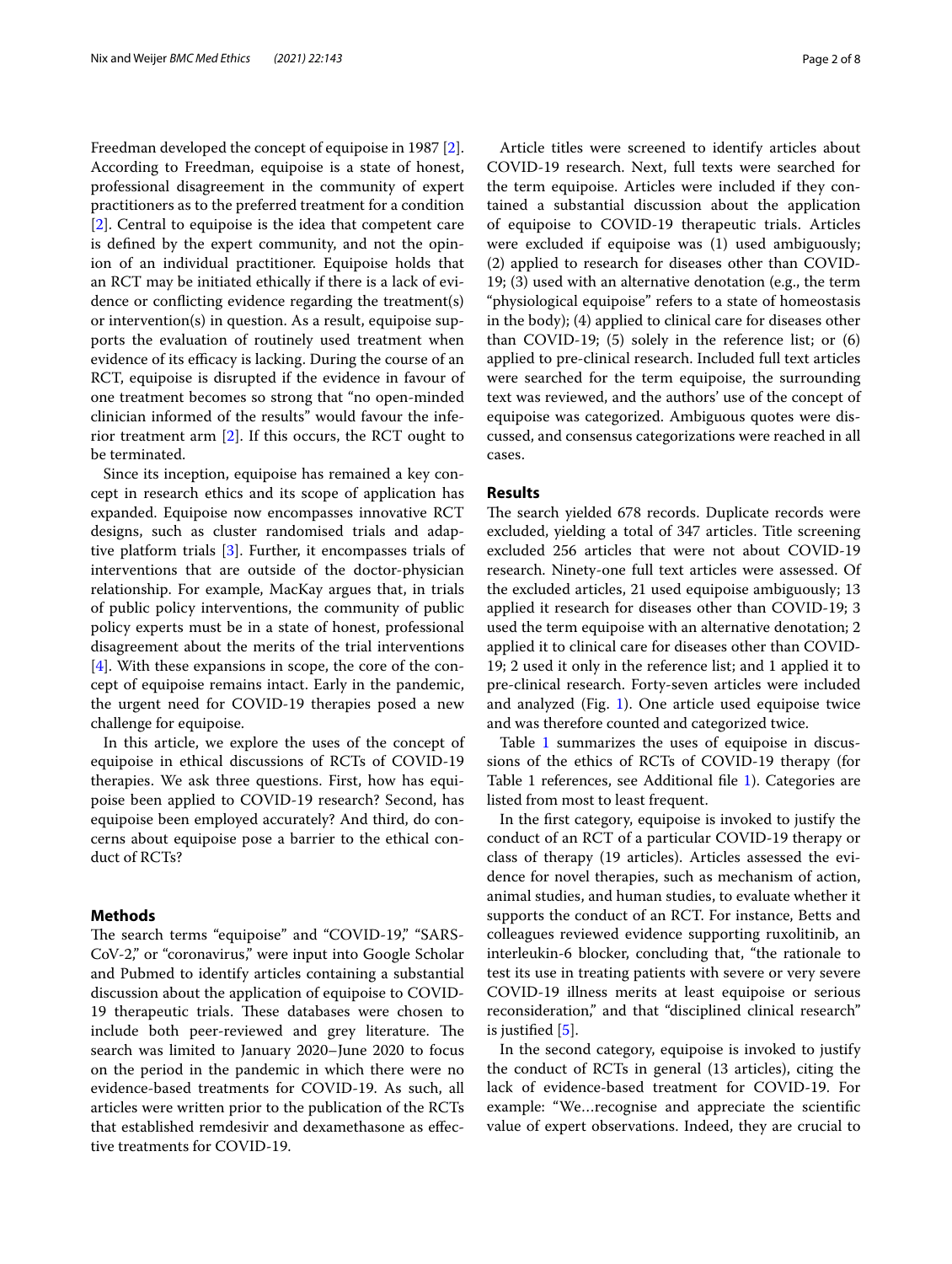

<span id="page-2-0"></span>identify aspects of management where there truly is equipoise and thus indication for rigorous study" [[6\]](#page-6-6).

In the third category, authors assert that physician preference may disrupt equipoise, and thereby threaten researchers' ability to conduct RCTs ethically (6 articles). For example, Magaret and colleagues write, "Should care providers' equipoise falter before the end of the study, they may be strongly tempted to ignore subsequent treatment assignments" [[7\]](#page-7-0).

In the fourth category, authors argue that the widespread use of therapies for COVID-19 may disrupt equipoise, and thereby threaten researchers' ability to conduct RCTs ethically (5 articles). For instance, Waterer and colleagues argue that a "serious problem with routine

use of unproven agents for SARS-CoV-2 is that clinical equipoise is lost and an experimental agent becomes de facto standard of care" [\[8](#page-7-1)].

In the ffth category, authors argue that patient preference may disrupt equipoise, and thereby threaten researchers' ability to conduct RCTs ethically (3 articles). For instance, Veatch says, "a patient may have a preference for one arm while researchers are legitimately and honestly indiferent" and this may disrupt equipoise [\[9](#page-7-2)].

In the sixth category, authors argue that an expectation of beneft may disrupt equipoise, and thereby threaten researchers' ability conduct of RCTs ethically (1 article). The idea is that if there is an expectation that a novel therapy for COVID-19 will beneft patients, equipoise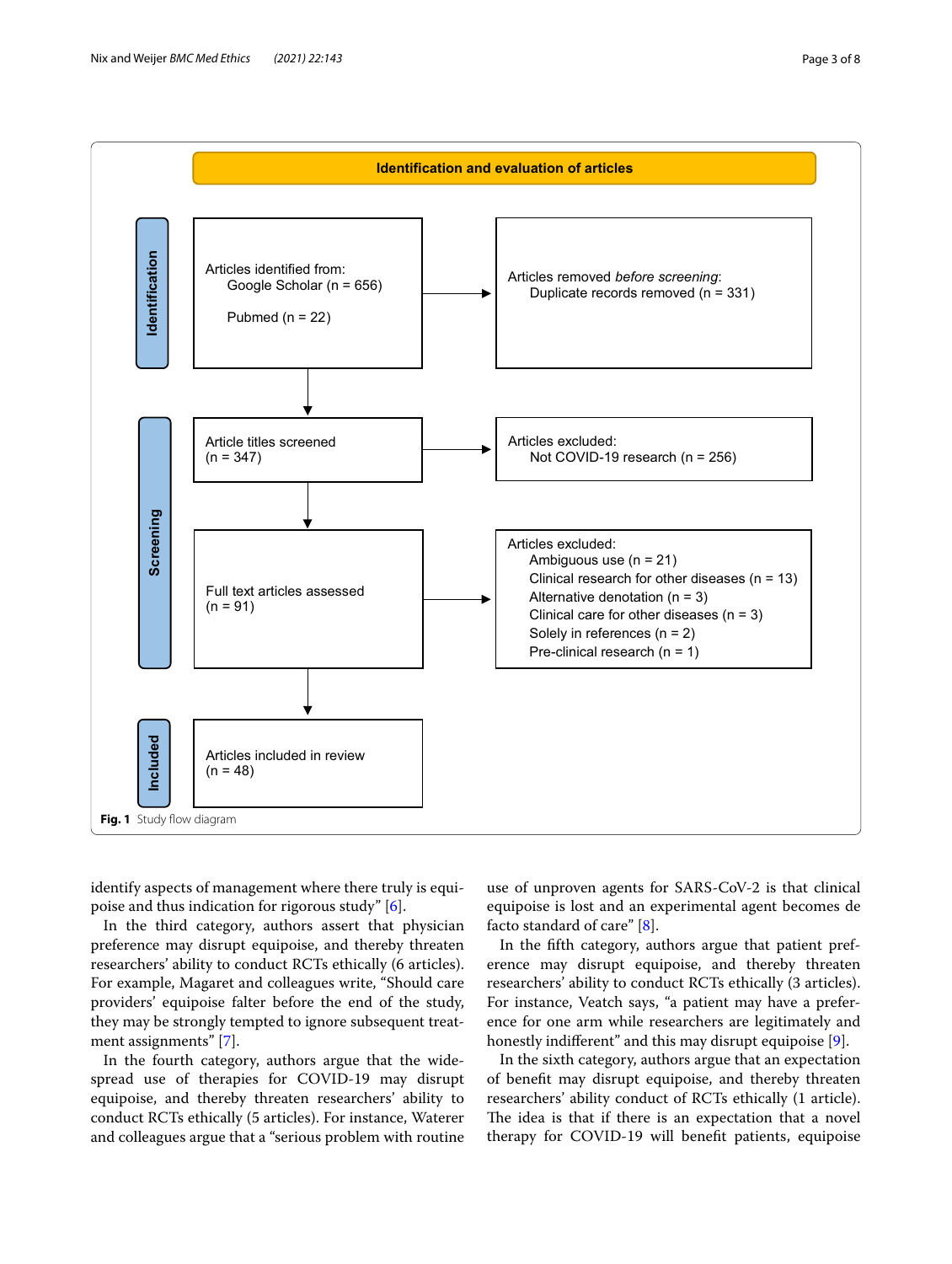| Table 1 Uses of equipoise in articles discussing the ethics of randomized controlled trials of COVID-19 therapies                 |                                                                                                                                                                                                                                                                                                                                                                                                                                                                                                                                                                                                                                                       |                                                                                                                                                                                                                                                                                                                                                   |
|-----------------------------------------------------------------------------------------------------------------------------------|-------------------------------------------------------------------------------------------------------------------------------------------------------------------------------------------------------------------------------------------------------------------------------------------------------------------------------------------------------------------------------------------------------------------------------------------------------------------------------------------------------------------------------------------------------------------------------------------------------------------------------------------------------|---------------------------------------------------------------------------------------------------------------------------------------------------------------------------------------------------------------------------------------------------------------------------------------------------------------------------------------------------|
| Category of use                                                                                                                   | Examples                                                                                                                                                                                                                                                                                                                                                                                                                                                                                                                                                                                                                                              | Articles in which theme is found<br>(See: Additional file 1)                                                                                                                                                                                                                                                                                      |
| atment<br>Equipoise supports the conduct of RCTs for a specific tre                                                               | its use in treating patients with severe or very severe COVID-19 illness merits at<br>Given that ruxolitinib clearly reduces antiviral immunity, the rationale to test<br>"We believe that clinical equipoise regarding risk/benefit to the individual<br>patient justifies well the conduct of this [azithromycin] RCT" [15]<br>least equipoise or serious reconsideration" [5]                                                                                                                                                                                                                                                                      | Keshtkar-Jahroni and Bavari<br>El Rhazi and Adarmouch<br>Ramacciotti et al<br>Christensen et al<br>Betts and Young<br>McNicholas et al<br>Spivak and Hess<br>Alexander et al<br>ngraham et al<br>Schilling et al<br>Sarzani et al<br>Mehta et al<br>Prasad et al<br>Duska et al<br>Maraj et al<br>Singh et al<br>Kazi et al<br>Hall et al<br>Dzik |
| COVID-19 in general<br>Equipoise supports the conduct of therapeutic RCTs for<br>$\sim$                                           | patients, and use anecdotal observations only to generate hypotheses for trials<br>"As clinicians caring for patients dying from COVID-19, we too yearn for a novel<br>therapy for this novel disease. We also recognise and appreciate the scientific<br>management where there truly is equipoise and thus indication for rigorous<br>value of expert observations. Indeed, they are crucial to identify aspects of<br>"We must reason critically and reflect on the biases that may influence our<br>thinking processes, critically appraise evidence in deciding how to treat<br>that can be conducted with clinical equipoise"[16]<br>study''[6] | Zagury-Orly and Schwartzstein<br>London and Kimmelman<br>Haushofer and Metcalf<br>Yusuf and Maiwald<br>Chen and Enache<br>Eyal and Lipsitch<br>Galloway et al<br>Aronson et al<br>Moores et al<br>Pulley et al<br>Rose et al<br>Monrad<br>Kalil                                                                                                   |
| Equipoise is disrupted by physician preference, threatening researchers'ability<br>to conduct RCTs<br>$\sim$                      | mplementation of unproven therapies for life-threatening COVID-19 for com-<br>Should care providers' equipoise falter before the end of the study, they may<br>catastrophe. Therefore, I propose an approach to consideration of bedside<br>But many clinicians are not able to maintain such equipoise in the face of<br>be strongly tempted to ignore subsequent treatment assignments"[7]<br>ment and criticism" [17]                                                                                                                                                                                                                              | Alderighi and Rasoini<br>Corral-Gudino et al<br>Magaret et al<br>Grobler et al<br>Raschke<br>Angus                                                                                                                                                                                                                                                |
| Equipoise is disrupted by the widespread use of treatments for COVID-19,<br>threatening researchers' ability to conduct RCTs<br>4 | "Another serious problem with routine use of unproven agents for SARS-CoV-2<br>one-off administration of medications ruins clinical equipoise about their use"<br>standard of care, potentially seriously compromising the ability to do placebo-<br>is that clinical equipoise is lost and an experimental agent becomes de facto<br>"This data-free approach will ultimately harm more patients than it helps, as<br>controlled trials" [8]<br>$\frac{18}{2}$                                                                                                                                                                                       | Ramnath, McSharry et al<br>Ramnath, Zar et al<br>Waterer et al<br>Carley et al<br>Singer                                                                                                                                                                                                                                                          |

<span id="page-3-0"></span> $\frac{4}{3}$  $\frac{1}{2}$  $20, 40$  $\frac{1}{2}$ L.  $\equiv$ L. - 1  $\frac{1}{2}$  $\mathbf{u}$ Ė  $\frac{1}{2}$  $\frac{1}{\pi}$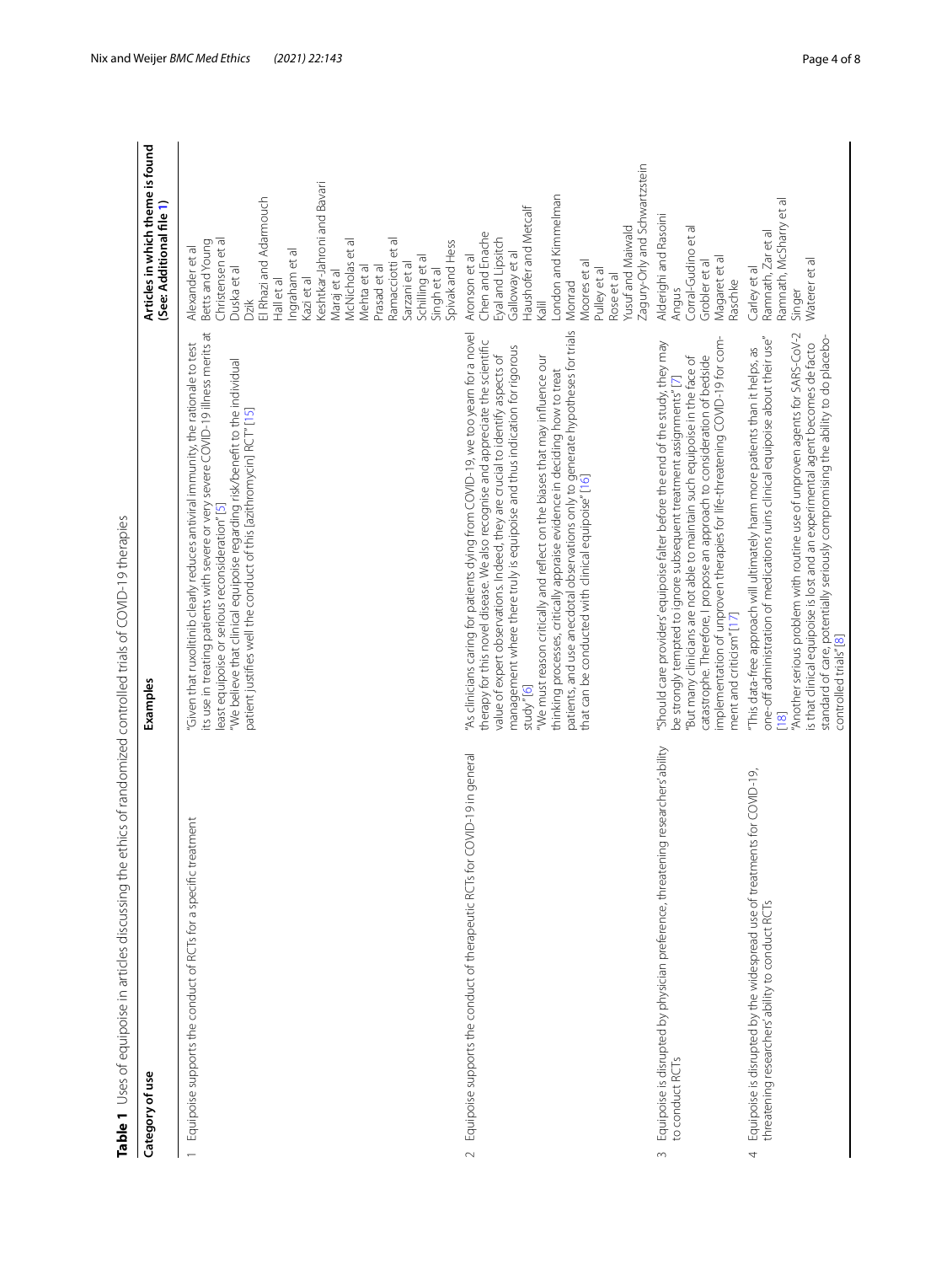| Category of use                                                                                                                                                                   | Examples                                                                                                                                                                                                                                                                                                                                                                                                                                                                                                                                                                                                                   | Articles in which theme is found<br>(See: Additional file 1) |
|-----------------------------------------------------------------------------------------------------------------------------------------------------------------------------------|----------------------------------------------------------------------------------------------------------------------------------------------------------------------------------------------------------------------------------------------------------------------------------------------------------------------------------------------------------------------------------------------------------------------------------------------------------------------------------------------------------------------------------------------------------------------------------------------------------------------------|--------------------------------------------------------------|
| 5 Equipoise is disrupted by patient preference, threatening researchers ability to "If recruitment is difficult because of placebo-arm aversion, this should be a<br>conduct RCTs | signal as to the study's lack of equipoise" [19]                                                                                                                                                                                                                                                                                                                                                                                                                                                                                                                                                                           | Alderighi and Rasoini<br>Veatch<br>Keane                     |
| Equipoise is disrupted if there is too great an expectation of benefit prior to<br>trial onset, threatening researchers' ability to conduct RCTs<br>$\circ$                       | Therefore, the drugs or interventions that are planned for RCT may already be<br>In this regard, RCTs that start with such a premise can hardly be seen as truly<br>expected to work, although they have no concrete evidence of efficacy yet.<br>adhering to the 'principle of clinical equipoise" [10]                                                                                                                                                                                                                                                                                                                   | Lee et al                                                    |
| Equipoise is disrupted if the primary endpoint in an RCT reaches statistical<br>significance in an interim analysis                                                               | because it was unknown whether any agents would be safe and effective; true<br>order to justify the continued use of placebo in ACCT-1 or in the adaptive clini-<br>"The NASEM committee supported RCTs at the outset of the Ebola outbreak<br>scientific and ethical grounds. However, at the point when NIAID stopped the<br>ACCT-1 trial, it would be difficult to say that there was no effective agent in<br>equipoise existed between the experimental treatment and placebo. Thus,<br>the use of placebo in the ACCT-1 trial was warranted based on established<br>cal trials designs that will follow ACCT-1" [11] | Mozersky et al                                               |

Table 1 (continued)<br>Category of use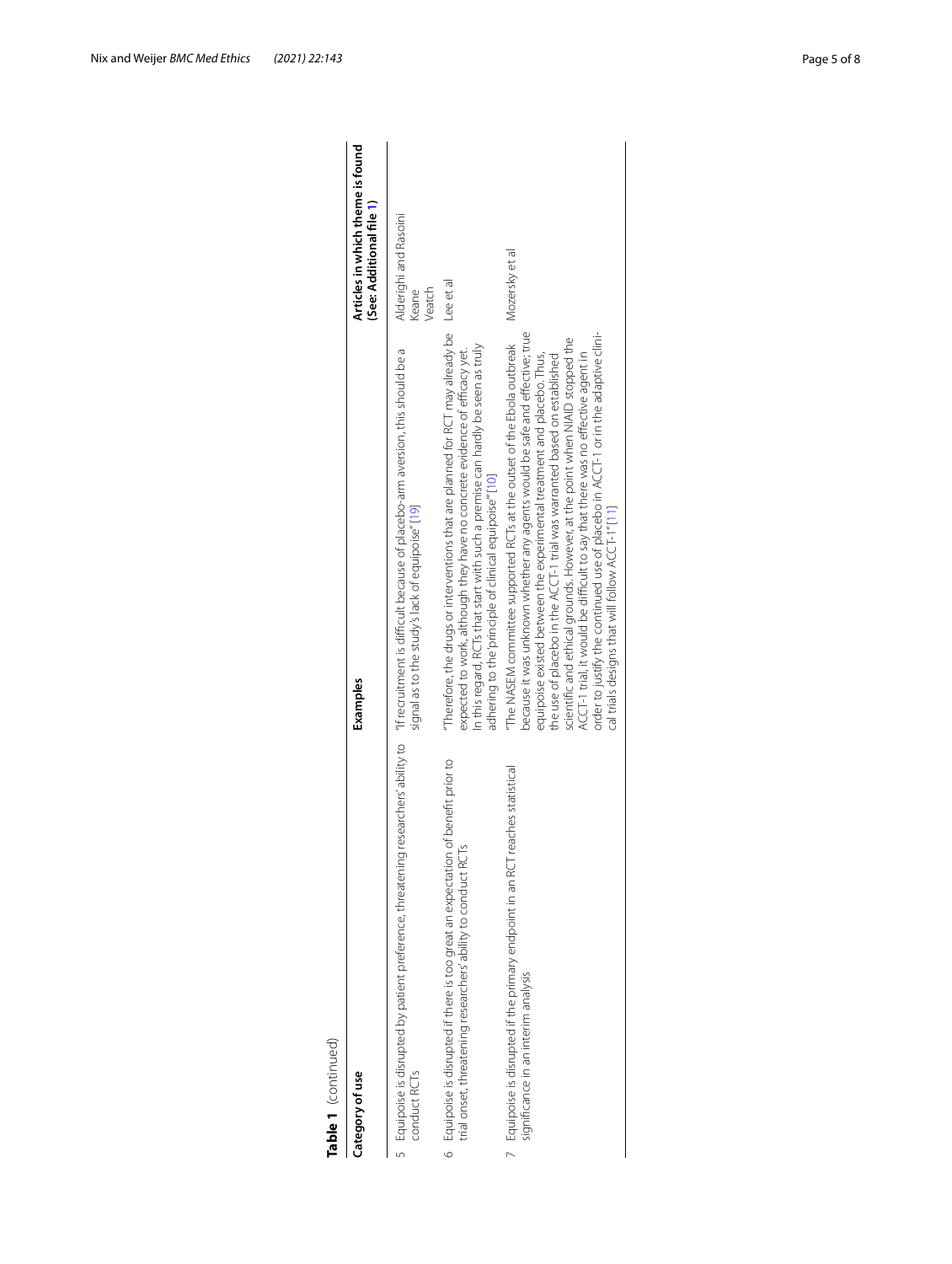may be disrupted. Lee and colleagues argue that "drugs or interventions that are planned for RCT may already be expected to work, although they have no concrete evidence of efficacy yet. In this regard, RCTs that start with such a premise can hardly be seen as truly adhering to the 'principle of clinical equipoise'" [[10\]](#page-7-8).

In the seventh and fnal category, authors invoke equipoise to justify stopping an RCT when a statistically signifcant diference in the primary outcome measure occurs in an interim analysis (1 article). Stating that a placebo control was justifed by equipoise at the beginning the trial, Mozersky and colleagues go on to claim that "at the point when NIAID stopped the ACCT-1 trial, it would be difficult to say that there was no effective agent in order to justify the continued use of placebo in ACCT-1" [[11\]](#page-7-9).

# **Discussion**

Reassuringly, over two-thirds of articles (33/48 articles) invoke equipoise in ways that are consistent with the concept. This includes the first, second, and seventh categories. In each case, authors correctly use equipoise to support the ethical conduct of RCTs.

The first and second categories use equipoise to argue in support of conducting RCTs to evaluate unproven COVID-19 therapies, both specifcally and in general. Articles correctly indicate that equipoise hinges on evidence and supports the initiation of an RCT to evaluate a novel therapy when there exists a plausible rationale and definitive evidence of efficacy is lacking.

In the seventh category, equipoise is used to justify the early termination of the placebo arm in ACCT-1, an adaptive RCT that evaluated *inter alia* the efficacy of remdesivir for COVID-19  $[11]$ . They argue that the achievement of a statistically signifcant diference in the primary outcome of the trial (time to recovery) was suffcient evidence to disrupt equipoise. Recall, accumulating evidence is sufficient to disrupt equipoise when "no open-minded clinician informed of the results" would favour the inferior treatment arm [[2\]](#page-6-1). Mozersky and colleagues' appeal to equipoise is in accordance with this guidance and is therefore sound.

Approximately one-third of articles (15/48 articles) use equipoise in ways that are inconsistent with the concept. In the third, fourth, ffth, and sixth categories, authors claim that equipoise may be disrupted by physician preference, widespread use, patient preference, and expectation of beneft, respectively, and that the risk of disrupting equipoise poses a barrier to the ethical conduct of RCTs for COVID-19 therapies. If correct, these concerns seem to threaten the ethical permissibility of this important research. This, in turn, could slow its progress and cause moral distress among physicians and researchers. But can these factors disrupt equipoise?

Can physician preference disrupt equipoise? It cannot, because equipoise refers to uncertainty in the community of expert practitioners and is not disrupted when an individual practitioner has a treatment preference. A physician may be of the opinion that a novel COVID-19 therapy works, but professionalism demands that she recognize when evidence has yet to be gathered to establish the therapy's efficacy. Freedman suggests that when this occurs the physician ought to disclose her treatment preference during the consent process, along with emphasis "that this preference is not shared by others" [[2\]](#page-6-1).

Can widespread use of a therapy disrupt equipoise? It cannot, because equipoise depends on the evidence of efficacy and is not undermined by widespread use of an intervention when rigorous evidence of efficacy is lacking. Widespread use may lead to shortages of the study drug, physician reluctance to enroll sick patients, and patient refusal of consent. These factors may practically impede researchers' ability to conduct an RCT. However, none of this speaks to equipoise or the ethics of the RCT. An instructive example is Moseley and colleagues' placebo controlled RCT of arthroscopic lavage of the knee [[12\]](#page-7-10). Hey and colleague argue that despite decades-long use of arthroscopic lavage, equipoise supports the conduct of a placebo-controlled trial "when the efectiveness of the standard of care has been called into question… [by] doubts about the supporting body of existing evidence" [[13\]](#page-7-11).

Can patient preference disrupt equipoise? It cannot, because equipoise is distinct from the ethics of consent  $[2]$  $[2]$ . The problem of randomization asks how the physician's duty of care to the patient can be consistent with allocating treatment to the patient at random. Equipoise solves this problem by pointing out that randomization aligns with the duty of care when the community of practitioners is uncertain as to the preferred treatment. If there is equipoise, it matters not from an ethical standpoint if a patient has a treatment preference. The patient has the freedom to accept or decline enrollment, but neither decision throws equipoise or the ethics of the trial into question.

Can an expectation of beneft disrupt equipoise? In exceptional cases, it can. While the RCT is a rigorous method, it is not always required. In rare instances, evidence from an uncontrolled trial may be sufficient if the treatment efect is large and patient outcome without treatment is predictable. For example, Pasteur's rabies vaccine allowed most patients to survive rabies, an otherwise nearly uniformly fatal infection [[14](#page-7-12)]. RCTs are generally required because most medical interventions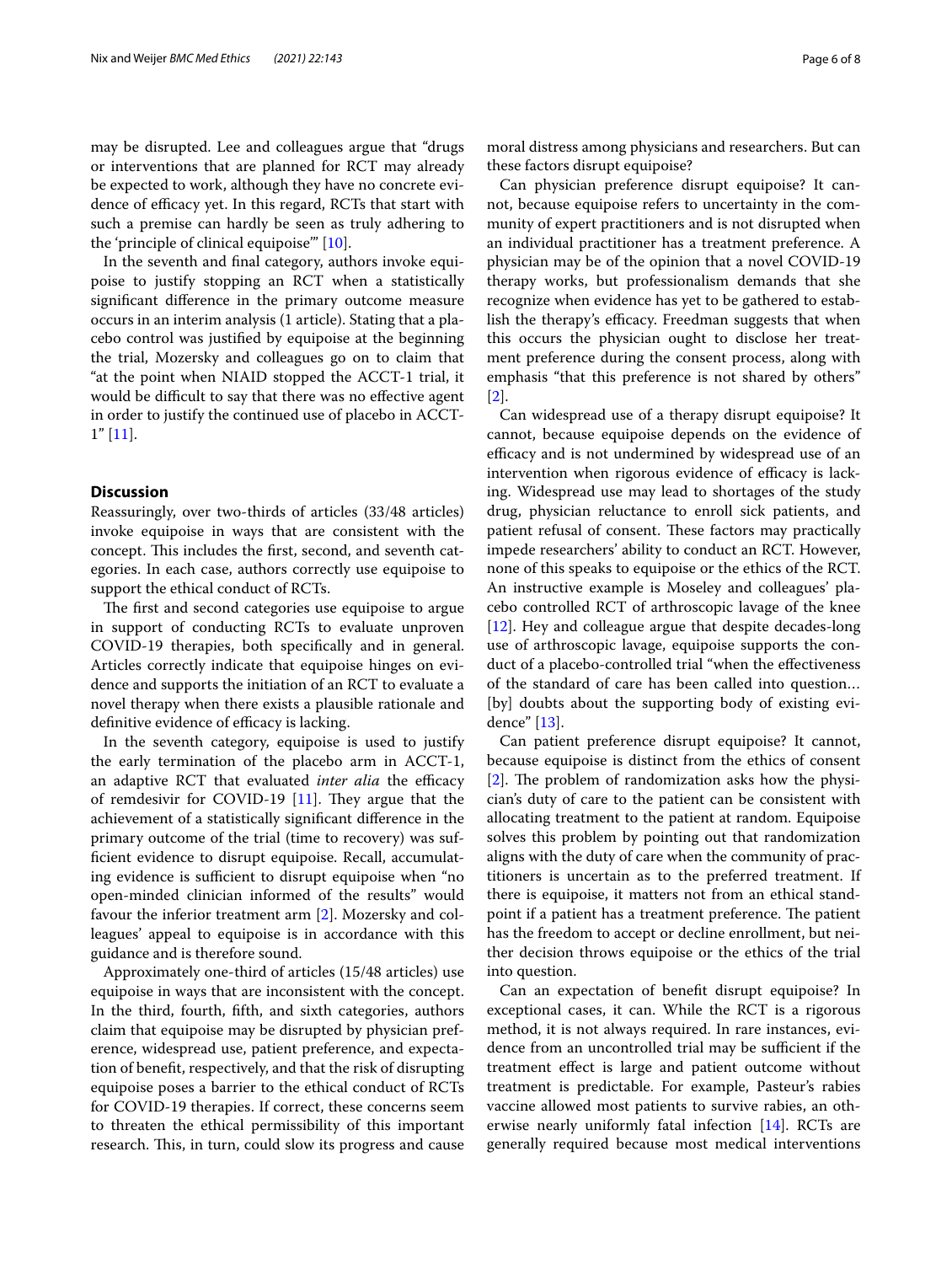have small or medium efects and patients may improve without treatment. Thus, while preliminary indications of efficacy in uncontrolled trials of therapies for COVID-19 may justify evaluating the intervention in an RCT, such evidence generally does not undermine equipoise.

In the third, fourth, ffth, and sixth categories of use, an incorrect understanding of equipoise led authors to conclude that equipoise poses a barrier to the conduct of well-designed RCTs of COVID-19 therapies. These misconceptions are problematic because they could unnecessarily slow the progress of this important research and cause moral distress among physicians and researchers conducting these RCTs.

Correcting these misconceptions reveals that equipoise supports the conduct of well-conceived RCTs of COVID-19 therapies. Equipoise refers to uncertainty in the community of practitioners, not individual physicians; equipoise depends on the evidence for a treatment, not its prevalence of use; patient preference is a matter of consent, not equipoise; and, barring rare exceptions, expectations of beneft support equipoise rather than undermine it. Correctly applying equipoise promotes the conduct of well-conceived RCTs of COVID-19 therapies and may diminish moral distress among physicians and researchers involved in these trials.

This study has several limitations. First, using the search term "equipoise" excluded articles that discuss the concept of equipoise without explicitly using the term. Second, this methodology fails to provide insight into how research ethics committees applied equipoise when reviewing RCTs of COVID-19 therapies. Future work is required to describe and assess the use of equipoise in research ethics committee review of RCTs of COVID-19 therapies.

# **Conclusions**

The urgency of pandemic understandably prompted concerns about the ethical conduct of COVID-19 RCTs. In this brief report, we asked: how has equipoise been applied to COVID-19 research? Has equipoise been employed accurately? And does equipoise support the conduct of COVID-19 RCTs?

Most articles applied equipoise to support the ethical initiation and termination of COVID-19 RCTs; this use was consistent with the concept. A minority of articles used equipoise to raise concerns about the ethical conduct of COVID-19 RCTs. These uses were inconsistent with equipoise; in each case, correcting the erroneous equipoise claim removed the alleged barrier. When employed correctly, equipoise supports the conduct of well-conceived RCTs, providing moral guidance to physicians and trialists as they search for efective therapies for COVID-19.

#### **Abbreviation**

RCT: Randomized controlled trial.

## **Supplementary Information**

The online version contains supplementary material available at [https://doi.](https://doi.org/10.1186/s12910-021-00712-5) [org/10.1186/s12910-021-00712-5](https://doi.org/10.1186/s12910-021-00712-5).

<span id="page-6-4"></span>**Additional fle 1.** References for abstracted articles.

#### **Acknowledgements**

We thank Pepijn Al, Jess du Toit and Cory Goldstein for their helpful comments on an earlier draft of the paper.

#### **Authors' contributions**

HPN wrote the frst draft of the manuscript. CW provided critical review and revisions of the manuscript. The corresponding author attests that all listed authors meet authorship criteria and that no others meeting the criteria have been omitted. All authors read and approved the fnal manuscript.

# **Funding**

This work is supported by research funds from Western University.

#### **Availability of data and materials**

All data generated or analysed during this study are included in this published article [and its supplementary information fles].

## **Declarations**

**Ethics approval and consent to participate**

Not applicable.

## **Consent for publication**

Not applicable.

#### **Competing interests**

CW receives consulting income from Cardialen, Eli Lilly and Company, and Research Triangle Institute (RTI) International. HPN has no competing interests to declare.

#### **Author details**

<sup>1</sup> Schulich School of Medicine and Dentistry, Western University, 1151 Richmond St, London, ON N6A 5C1, Canada. <sup>2</sup> Department of Medicine, Epidemiology and Biostatistics, and Philosophy, Western University, London, ON, Canada.

Received: 16 December 2020 Accepted: 13 October 2021 Published online: 21 October 2021

### **References**

- <span id="page-6-0"></span>1. Weijer C, Miller PB, Graham M. The duty of care and equipoise in randomized controlled trials. In: Arras JD, Kukla R, Fenton E, editors. Routledge companion to bioethics. New York: Routledge; 2015. p. 200–14.
- <span id="page-6-1"></span>2. Freedman B. Equipoise and the ethics of clinical research. N Engl J Med. 1987;317:141–5. [https://doi.org/10.1056/NEJM198707163170304.](https://doi.org/10.1056/NEJM198707163170304)
- <span id="page-6-2"></span>3. Hey SP, Weijer C, Taljaard M, et al. Research ethics for emerging trial designs: does equipoise need to adapt? BMJ. 2018;360:k226. [https://doi.](https://doi.org/10.1136/bmj.k226) [org/10.1136/bmj.k226.](https://doi.org/10.1136/bmj.k226)
- <span id="page-6-3"></span>4. MacKay D. The ethics of public policy RCTs: the principle of policy equipoise. Bioethics. 2018;32:59–67. <https://doi.org/10.1111/bioe.12403>.
- <span id="page-6-5"></span>5. Betts BC, Young JW. Less can be more when targeting interleukin-6-mediated cytokine release syndrome in coronavirus disease 2019. Crit Care Explor. 2020;2:e0138.<https://doi.org/10.1097/cce.0000000000000138>.
- <span id="page-6-6"></span>6. Rose MR, Hiltz KA, Stephens RS, et al. Novel viruses, old data, and basic principles: how to save lives and avoid harm amid the unknown. Lancet